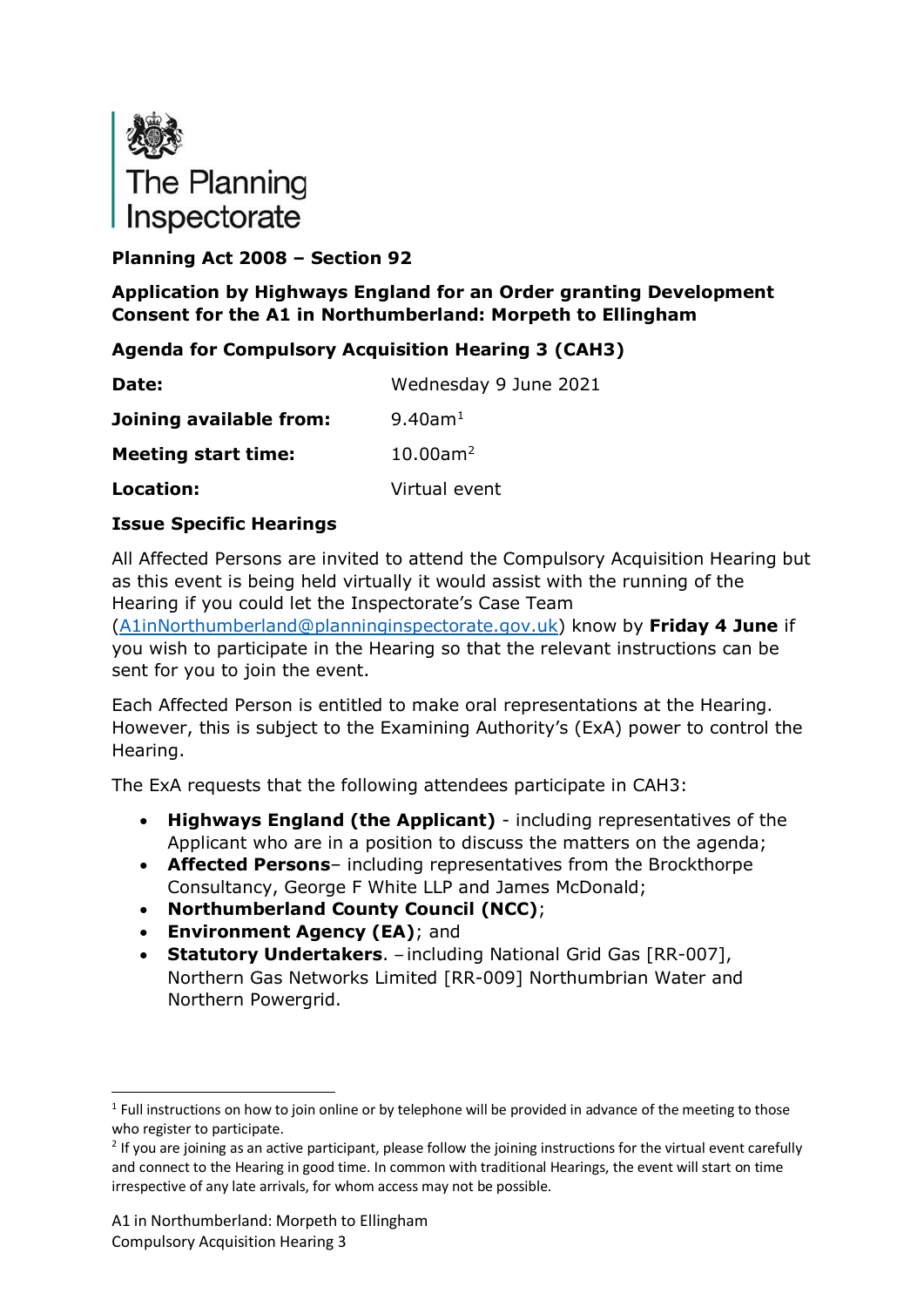Participants may be legally represented if they wish, but the Hearing will be conducted to ensure that legal representation is not required.

At present, there are no requests to be heard from Statutory Undertakers or other relevant bodies. However, the ExA will endeavour to accommodate further requests to be heard from such bodies if these are made.

Guidance under the Planning Act 2008 (PA 2008) and the Infrastructure Planning (Examination Procedure) Rules 2010 provide that it is the ExA that will probe, test and assess the evidence through direct questioning of persons making oral representations at hearings. Questioning at the hearing will be led by the ExA.

The virtual event will be open 20 minutes prior to the start of the Hearing to enable a prompt start. Hearings will finish as soon as the ExA deems that all those present have had their say and that all matters have been covered.

The agenda is for guidance only. It is not designed to be exclusive or exhaustive. The ExA may add other issues for consideration, may alter the order in which issues are considered and will seek to allocate sufficient time to each issue to allow proper consideration of them. Any lack of discussion of a particular issue at a Hearing does not preclude further examination of this issue, including the asking of further written questions.

Every effort will be made to ensure that the issues will be discussed on the day that they are scheduled for. Should the consideration of the issues take less time than anticipated, the ExA may conclude the Hearing as soon as all relevant contributions have been made and all questions asked and responded to.

If there are additional matters to be dealt with or there are submissions that take a considerable amount of time at any Hearing, there may be a need to continue the session for longer on the day. Alternatively, it may be necessary to prioritise matters and defer others to further written questions.

This is the third of four CAHs proposed to be held in this Examination with the fourth proposed to be held on Monday 14 June primarily to address matters relating to the Applicant's proposed changes to the application.

The Applicant and any APs with outstanding objections to CA and or TP proposals are entitled to be heard.

The business of a CAH is limited to the effects of CA and TP and to participation by the Applicant and APs. Oral submissions on other subject matters or from persons who are not APs will not be heard. Any such issues must be brought to another Hearing: either an Issue Specific Hearing (ISH) where the issue sought to be raised is relevant to the purpose of and agenda for the Hearing, or to an Open Floor Hearing (OFH) where IPs may raise any relevant and important matter.

All Examination documents are provided with a unique identification number for referencing purposes shown in square brackets [].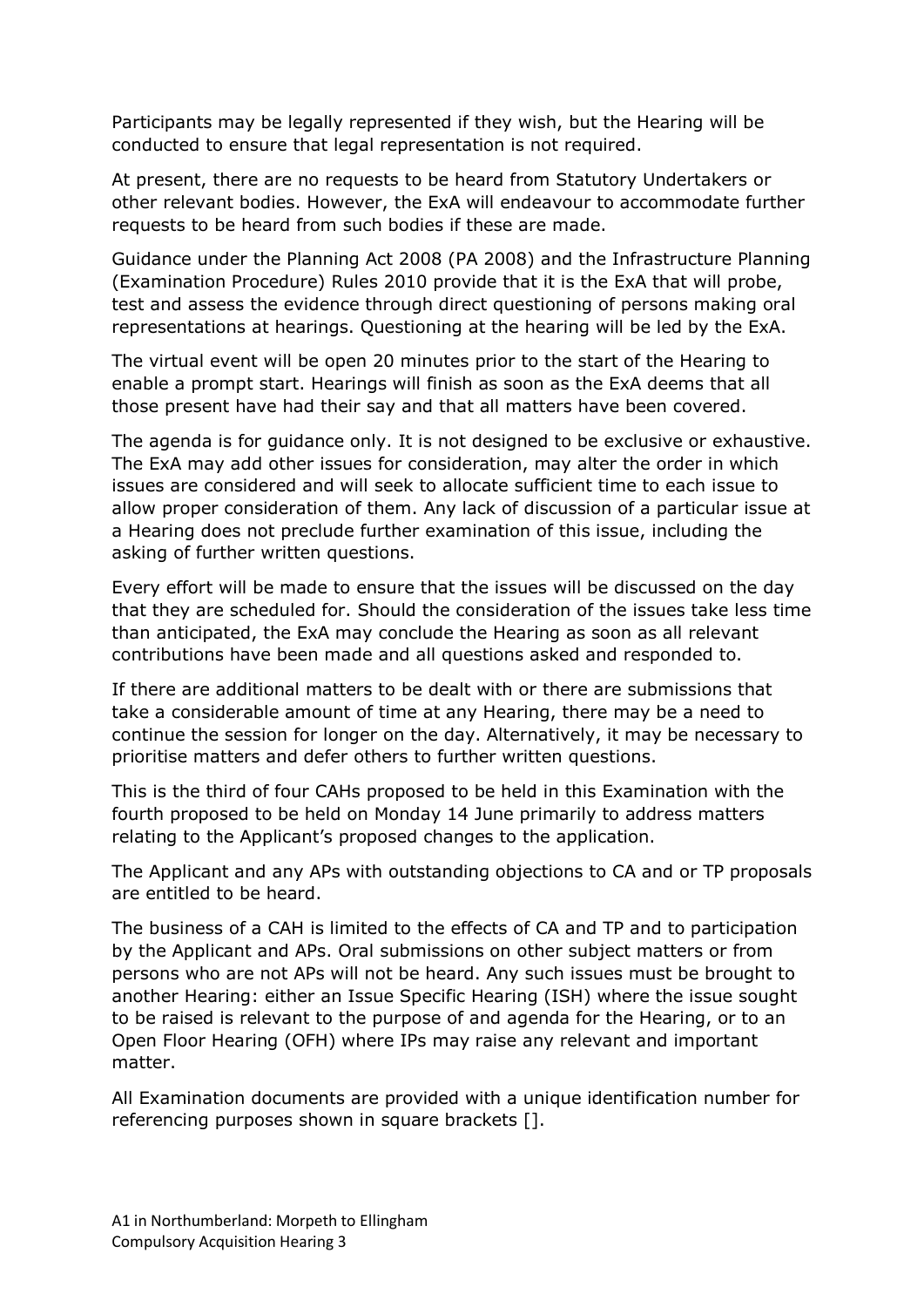## **Purpose of the Compulsory Acquisition Hearing (CAH3)**

The purposes of the third Compulsory Acquisition Hearing are:

- To enable the Examining Authority (ExA) to inquire into the Applicant's case to Compulsorily Acquire (CA) land or rights over land and/ or to take Temporary Possession (TP) of land.
- To discharge the ExA's duty to hear persons affected by CA and TP proposals (Affected Persons (APs)) who request to be heard.
- To enable the ExA to consider whether relevant legal and policy test applicable to CA and TP proposals have been met; and
- To address related matters.

## **Key Documents for CAH3**

- Book of Reference [REP8-007] (clean) [REP8-008] (tracked);
- Funding Statement [APP-019];
- Statement of Reasons [REP5-036] (clean) and [REP5-037] (tracked];
- Updated Compulsory Acquisition Schedule [REP8-021] (clean) and [REP8- 022] (tracked);
- Appendix C S127 Statutory Undertakers Land and Rights [REP6-036] (clean) and [REP6-037] (tracked);
- Appendix D S138 Statutory Undertakers Rights and Apparatus [REP6-038] (clean) [REP6-039] (tracked);
- Temporary Possession Powers [REP1-040];
- Compulsory Acquisition Affected Persons and Effects on Human Rights [REP1-056];
- Draft Development Consent Order [REP8-004] (clean) and [REP8-005] (tracked);
- Land Plans [REP6-003];
- Works Plans [REP6-004]; and
- General Arrangement Plans [REP6-005].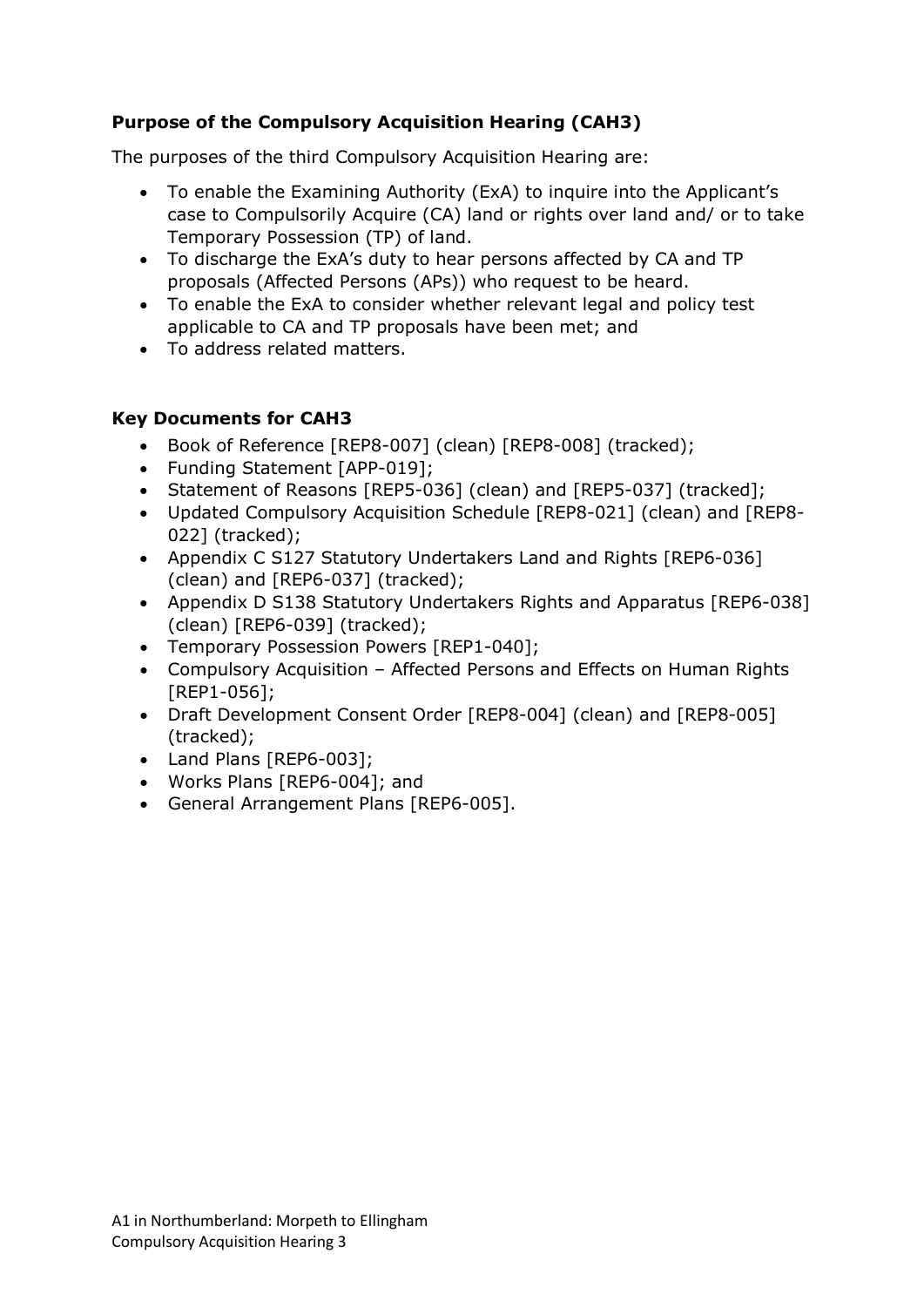

# **Compulsory Acquisition Hearing 3**

**10:00am, Wednesday 9 June 2021.**

### **1. Welcome, introductions, arrangements for the Hearing**

### **2. Site-specific issues for the Applicant**

The ExA will ask the Applicant to provide a brief update on the progress of negotiations with Affected Persons (APs) and the timetable for their conclusion

The ExA may ask questions of the Applicant about matters arising from written and oral submissions.

#### **3. Site-specific representations by Affected Persons**

The ExA will ask APs to briefly set out any outstanding concerns in relation to CA and/ or TP for the land which they own and/ or occupy that have not been addressed by the Applicant.

The ExA may ask questions of APs about matters arising from written and oral submissions.

The Applicant will be provided with a right of reply

### **4. Statutory Undertakers' Land Issues**

The ExA will ask the Applicant to summarise any outstanding matters arising from representations by Statutory Undertakers.

Any Statutory Undertaker or other relevant body in attendance and wishing to speak in relation to an objection or issue raised that is relevant to the effects of the Proposed Development on its undertaking, apparatus or land will be invited to put oral submissions to the ExA.

The ExA may ask questions of the Statutory Undertaker or other relevant body, and the Applicant, about matters arising from written and oral submissions.